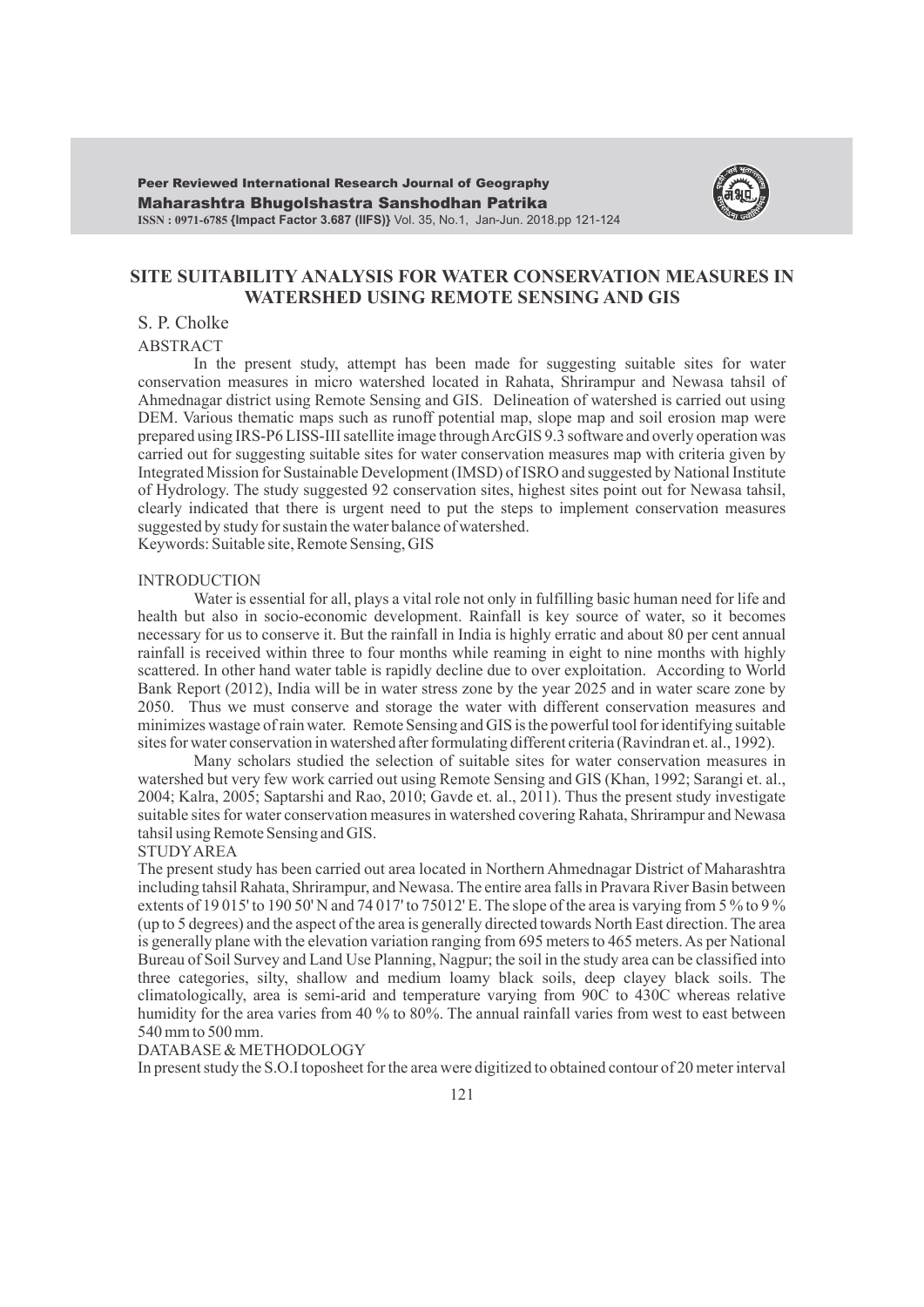# S. P. Cholke

and raster tools were used to generate DEM. The depression free Digital Elevation model was applied for automated eights sub basins delineation. The raster layers of slope, runoff, and soil erosion were reclassified as low, medium, and high categories; the output raster layer arrived after the raster integration process was analysed based on the criteria specified in IMSD for different water conservation measures to suggested suitable sites for various conservation measures. The conservation sites were verified on ground by conducting field inspection to ensure validation of the GIS suggested sites.

## RESULT& DISCUSSION

The runoff potential calculated using annual average rainfall for eight watersheds, entire study area demarked in low, medium and high runoff potential (Fig. 1). It also observed that a built-up area is high runoff potential so not suitable for water conservation sites only moderate and low runoff potential zones are suitable. Slope map was prepared base on DEM (Fig. 2), with high, medium and low slope zones. Soil erosion is very complex process, however in order to understand the complex processes of erosion, the Stehlik Soil Loss Models is more appropriate. Soil erosion was calculated using slope-length, climatic factor, petrology factor, erosion factor of the soil and vegetation factor layer and Stehlik soil loss equation. The entire study area delimited in high, medium and low erosion zones; the highest soil erosion was observed in most part of Newasa tahsil while lowest observed in Shrirampur tahsil (Fig.3).

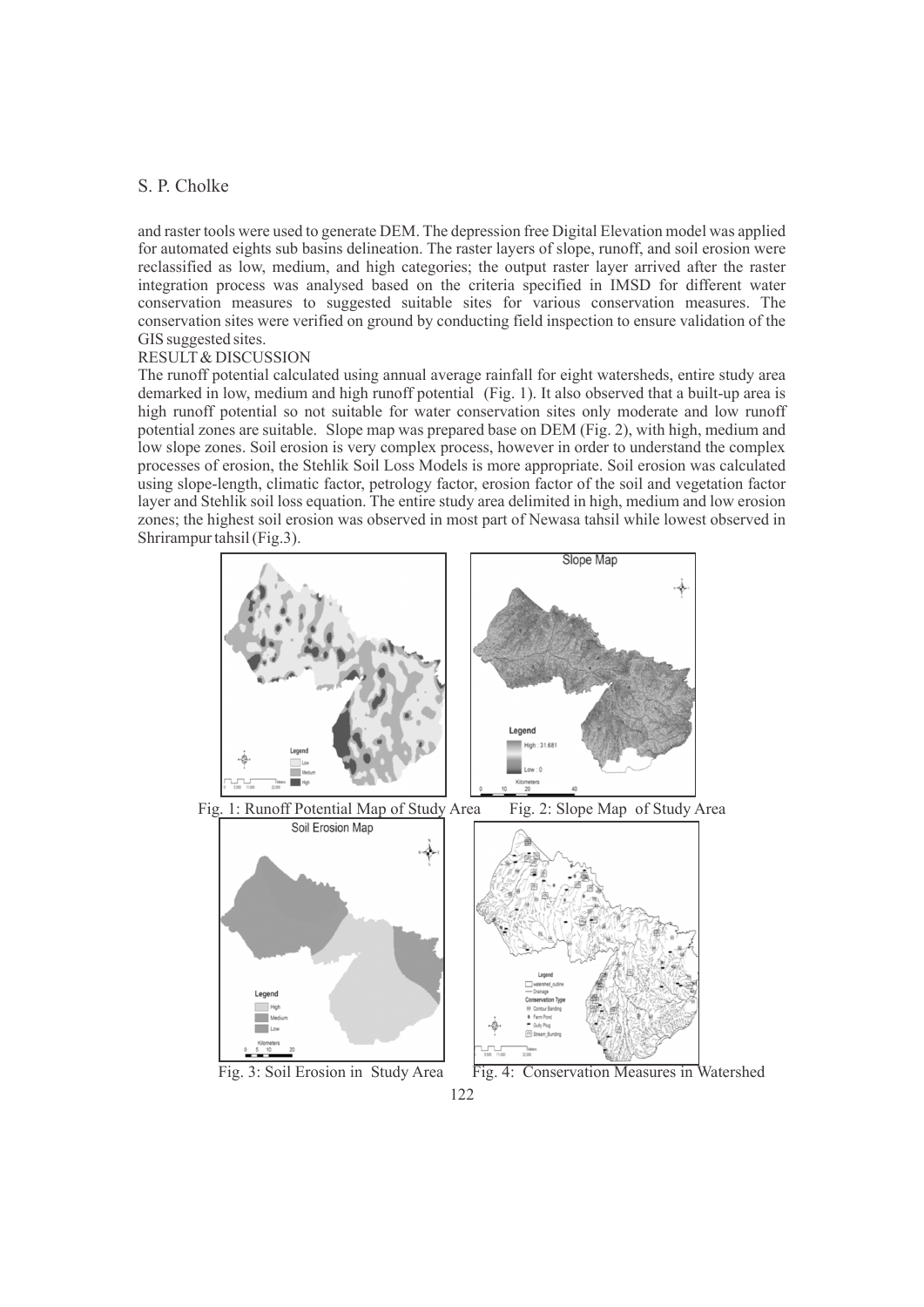## S. P. Cholke

#### Suitable sites for water conservation measures

With using the runoff potential map, slope map and soil erosion map, overly operation was carried out for suggesting suitable sites for water conservation measures. The site suitability of structural conservation measures are chosen for different conservation measures by taking into consideration criteria given by Integrated Mission for Sustainable Development (IMSD) of ISRO and suggested by National Institute of Hydrology (Table 1) and presented through site suitable map (Fig. 5).

| Sr. No        | <b>Type of Conservation</b>              | <b>Run off Potential</b>    | <b>Slope</b> | <b>Soil Erosion potential</b>           |  |
|---------------|------------------------------------------|-----------------------------|--------------|-----------------------------------------|--|
|               | <b>Contour Bunding</b>                   | Medium                      | Low          | High                                    |  |
|               | <b>Gully Plug</b>                        | High                        | Medium       | Low                                     |  |
|               | <b>Stream bunds</b>                      | Medium                      | Low          | Medium                                  |  |
|               | <b>Farm Pond</b>                         | High                        | Low          | High                                    |  |
| <b>PRIMER</b> | $\sim$ $\cdot$<br>$\mathbf{r}$<br>$\sim$ | $\blacksquare$<br>$\cdot$ . | $\sim \sim$  | $\lambda$ <b>10</b> $\alpha$ <b>1 1</b> |  |

**Table 1: Criteria for Site Suitability of Conservation Sites**

**Table 2: Soil and Water Conservation Measures Sites Suggested for Study Area**

| Sr.<br>No. | <b>Name of Conservation</b><br><b>Measures</b> | <b>Shrirampur</b> | Rahata | <b>Newasa</b> | <b>Total</b> |
|------------|------------------------------------------------|-------------------|--------|---------------|--------------|
|            | <b>Stream Bund</b>                             | 06                | 09     |               | 26           |
|            | <b>Gully Plug</b>                              | 05                | 09     | 10            | 24           |
|            | <b>Contour Bunding</b>                         | 08                |        | 18            | 33           |
|            | <b>Farm Pond</b>                               | 04                | 03     | 02            | 09           |
|            | Total                                          | 23                | 28     |               | 92           |

#### (Source: Computed by Researcher)

The eight delineated watersheds showing the suggested conservation measures such as Stream banding, Contour bunding, Gully Plug and Farm Pond. The suitable sites were evaluated using AHP model and Remote sensing LISS-III data. For Shrirampur tahsil, 06 stream bunding, 05 gully plugs, 08 contour banding and 04 farm pound are suggested while for Rahata tahsil 09 stream bunding, 09 gully plugs, 07 contour bunding and 03 farm pound are suggested. The eastern tahsil Newasa has been suggest 11 stream banding, 10 gully plugs, 18 contour bunding and 02 farm pounds for sustainable watershed development.

## **Conclusion :**

The integrated watershed developmental programs are aimed at suggesting sites for conservation of water and soil using different models, the result of the present study has have confirmed that GIS techniques is an effective approach for site suitability analysis. In this context the site suitability analysis for different watershed based conservation measures can be carried out for three tahsil. There are 33 sites suggested for contour banding in entire study area; 18 for Newasa, 08 for Shrirampur, 07 for Rahata tahsil. While 26 stream banding sites are suggested among them 11 in Newasa, 09 in Rahata and 06 in Shrirampur tahsil. Gully plugs are also suggested 10 for Newasa, 09 for Rahata and 05 for Shrirampur tahsil. Farm pound sites have been suggested 04 in Shrirampur, 03 in Rahata and 02 in Newasa tahsil. It is clear point to that Newasa tahsil have facing highest soil erosion problem therefore 41 suitable sites are suggested. Whereas 28 sites for Rahata and 23 sites for Shrirampur are suggested on the basis of suitability analysis.

The important steps should be done in construction of those conservation measures at sites